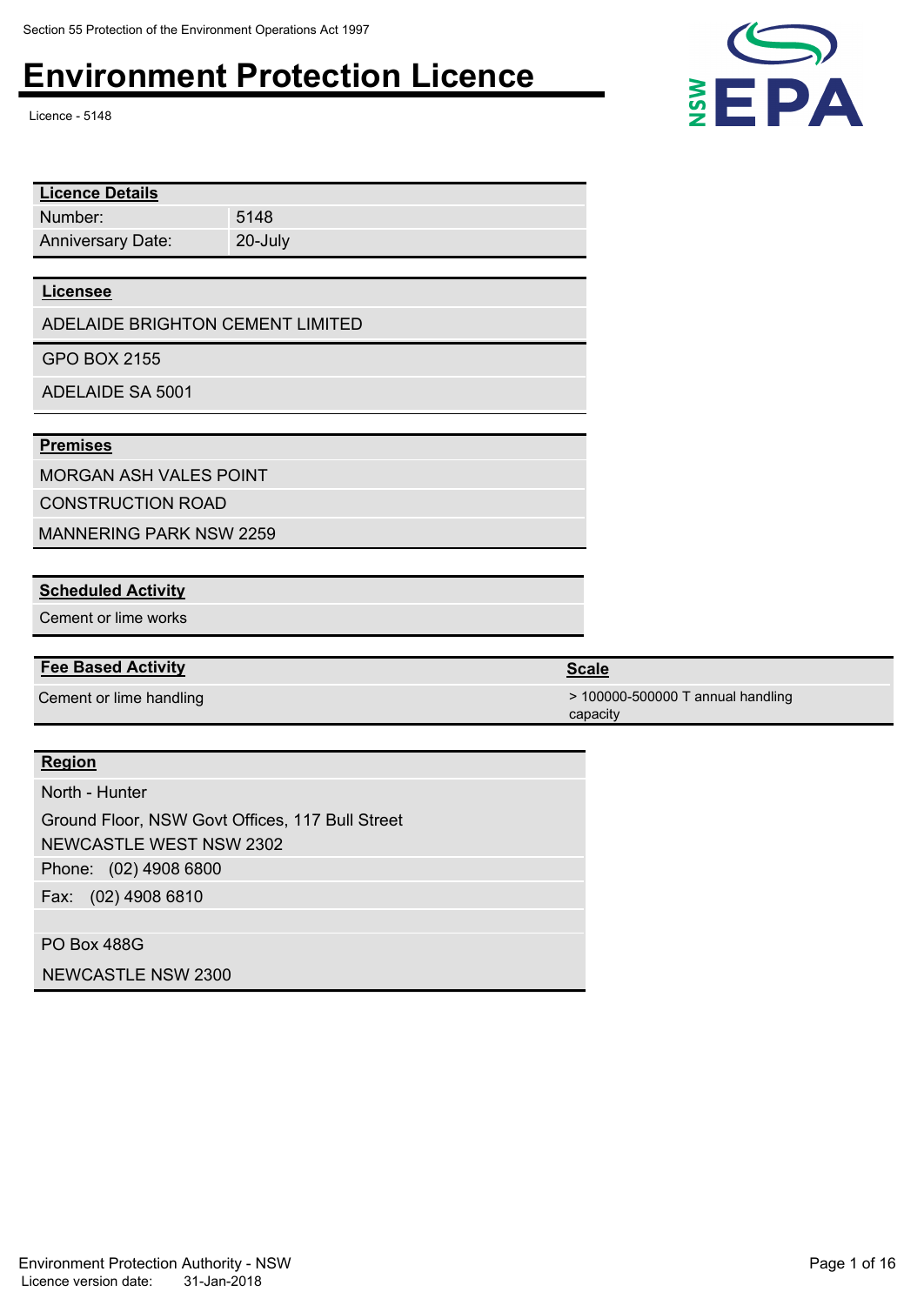Licence - 5148



|                | <b>INFORMATION ABOUT THIS LICENCE</b> | 4        |  |  |
|----------------|---------------------------------------|----------|--|--|
|                |                                       | 4        |  |  |
| 4              |                                       |          |  |  |
|                |                                       |          |  |  |
|                |                                       |          |  |  |
|                |                                       | 4        |  |  |
|                |                                       | 4        |  |  |
|                |                                       | 5        |  |  |
|                |                                       | 5        |  |  |
|                |                                       | 6        |  |  |
| A1             |                                       | 6        |  |  |
| A <sub>2</sub> | 6                                     |          |  |  |
| A <sub>3</sub> |                                       | 6        |  |  |
| 2              |                                       | $\prime$ |  |  |
| L <sub>1</sub> |                                       | 7        |  |  |
| L <sub>2</sub> |                                       | 7        |  |  |
| L <sub>3</sub> |                                       | $\prime$ |  |  |
| 3              |                                       | 8        |  |  |
| O <sub>1</sub> |                                       | 8        |  |  |
| O <sub>2</sub> |                                       | 8        |  |  |
| O <sub>3</sub> |                                       | 8        |  |  |
| O4             |                                       | 8        |  |  |
| O <sub>5</sub> |                                       | 8        |  |  |
| 4              |                                       | 9        |  |  |
| M1             |                                       | 9        |  |  |
| M2             |                                       | 9        |  |  |
| M3             |                                       | 9        |  |  |
| 5              |                                       | 10       |  |  |
| R <sub>1</sub> |                                       | 10       |  |  |
| R <sub>2</sub> |                                       | 11       |  |  |
| R <sub>3</sub> |                                       | 11       |  |  |
| 6              |                                       | 12       |  |  |
| G1             |                                       | 12       |  |  |
| G <sub>2</sub> |                                       | 12       |  |  |
|                |                                       |          |  |  |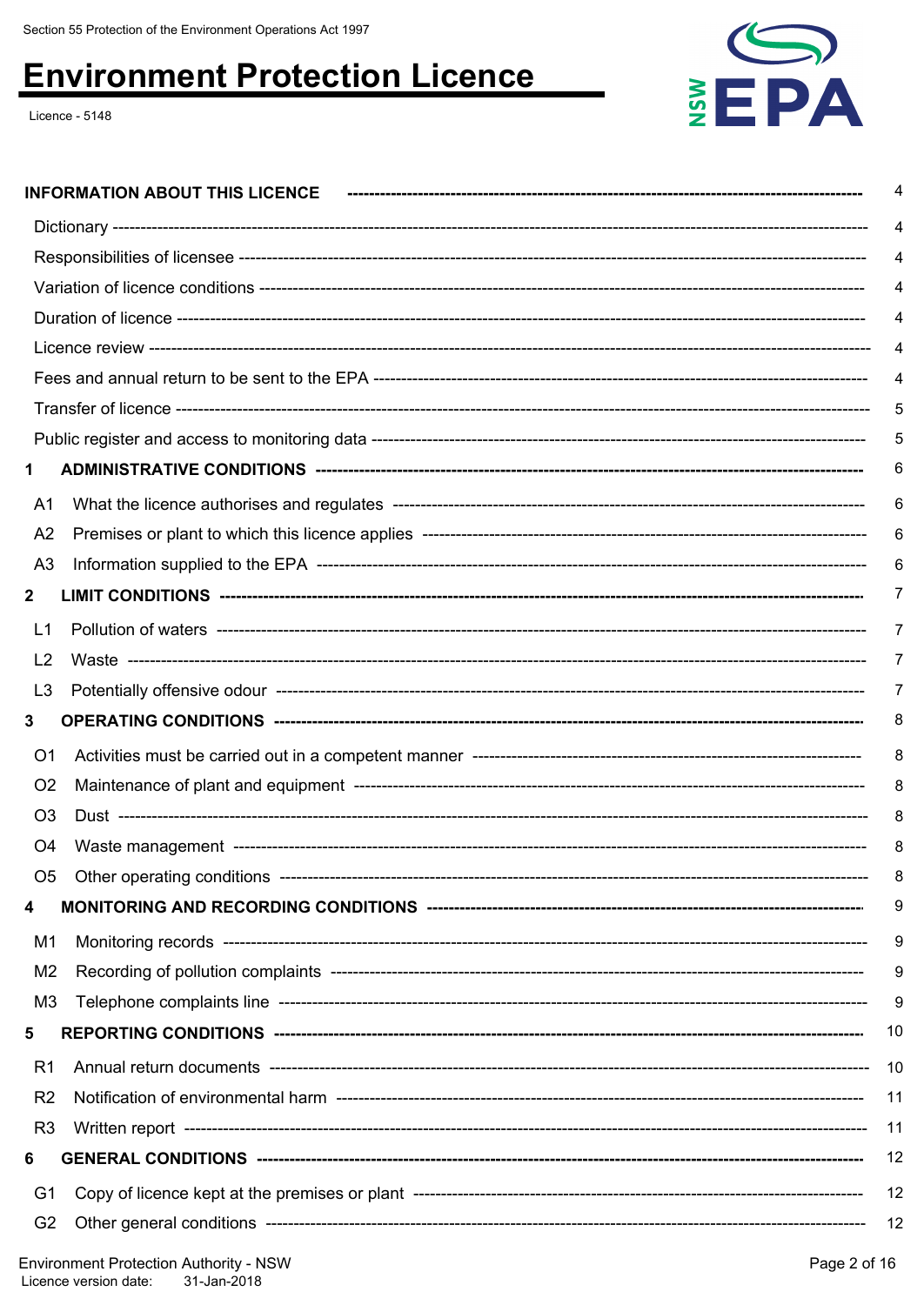Licence - 5148



| <b>DICTIONARY</b>   |  |
|---------------------|--|
| ∩ General Dictionar |  |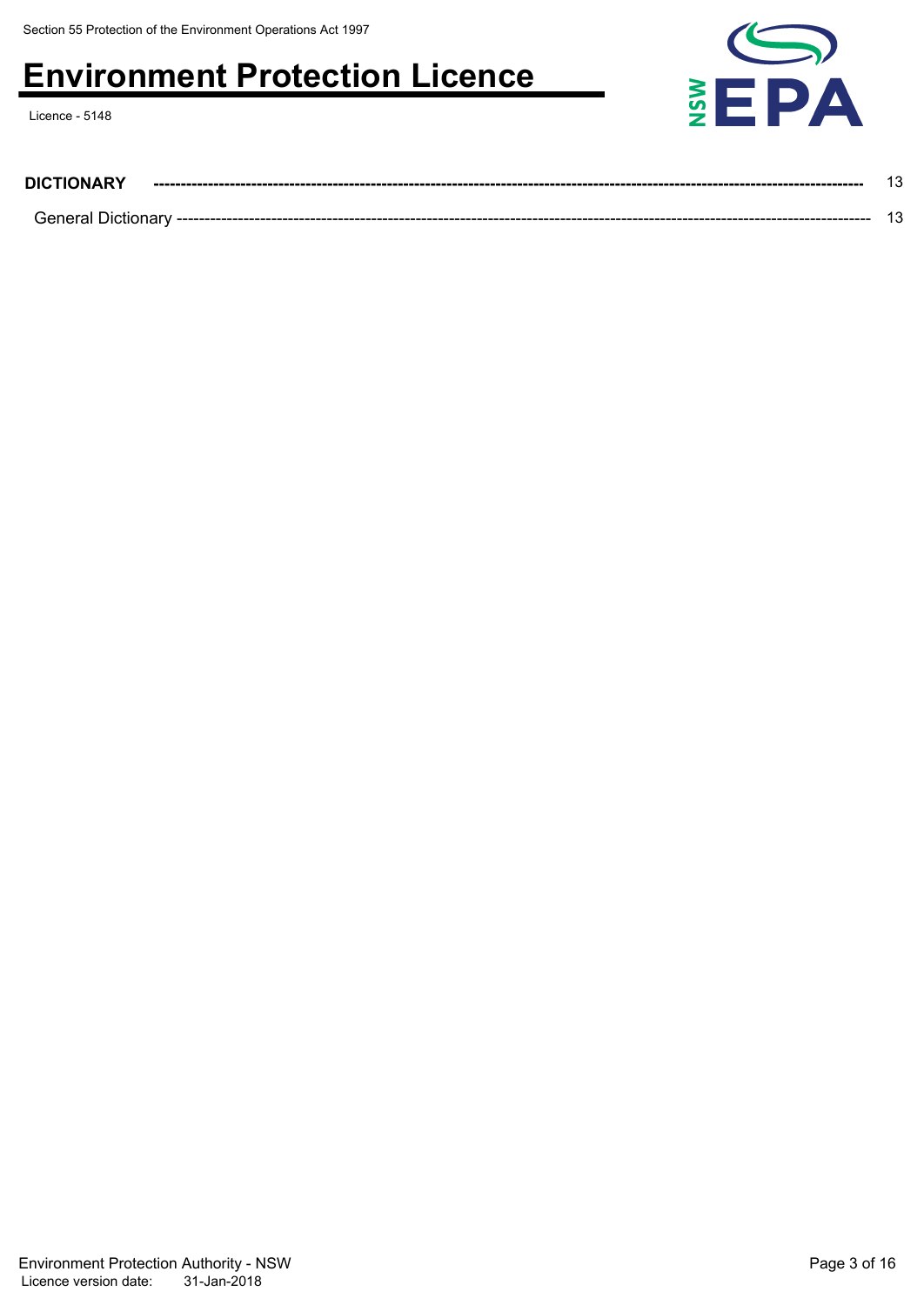Licence - 5148



## **Information about this licence**

### **Dictionary**

A definition of terms used in the licence can be found in the dictionary at the end of this licence.

### **Responsibilities of licensee**

Separate to the requirements of this licence, general obligations of licensees are set out in the Protection of the Environment Operations Act 1997 ("the Act") and the Regulations made under the Act. These include obligations to:

- ensure persons associated with you comply with this licence, as set out in section 64 of the Act;
- control the pollution of waters and the pollution of air (see for example sections 120 132 of the Act);
- report incidents causing or threatening material environmental harm to the environment, as set out in Part 5.7 of the Act.

### **Variation of licence conditions**

The licence holder can apply to vary the conditions of this licence. An application form for this purpose is available from the EPA.

The EPA may also vary the conditions of the licence at any time by written notice without an application being made.

Where a licence has been granted in relation to development which was assessed under the Environmental Planning and Assessment Act 1979 in accordance with the procedures applying to integrated development, the EPA may not impose conditions which are inconsistent with the development consent conditions until the licence is first reviewed under Part 3.6 of the Act.

### **Duration of licence**

This licence will remain in force until the licence is surrendered by the licence holder or until it is suspended or revoked by the EPA or the Minister. A licence may only be surrendered with the written approval of the EPA.

### **Licence review**

The Act requires that the EPA review your licence at least every 5 years after the issue of the licence, as set out in Part 3.6 and Schedule 5 of the Act. You will receive advance notice of the licence review.

### **Fees and annual return to be sent to the EPA**

For each licence fee period you must pay:

- an administrative fee; and
- a load-based fee (if applicable).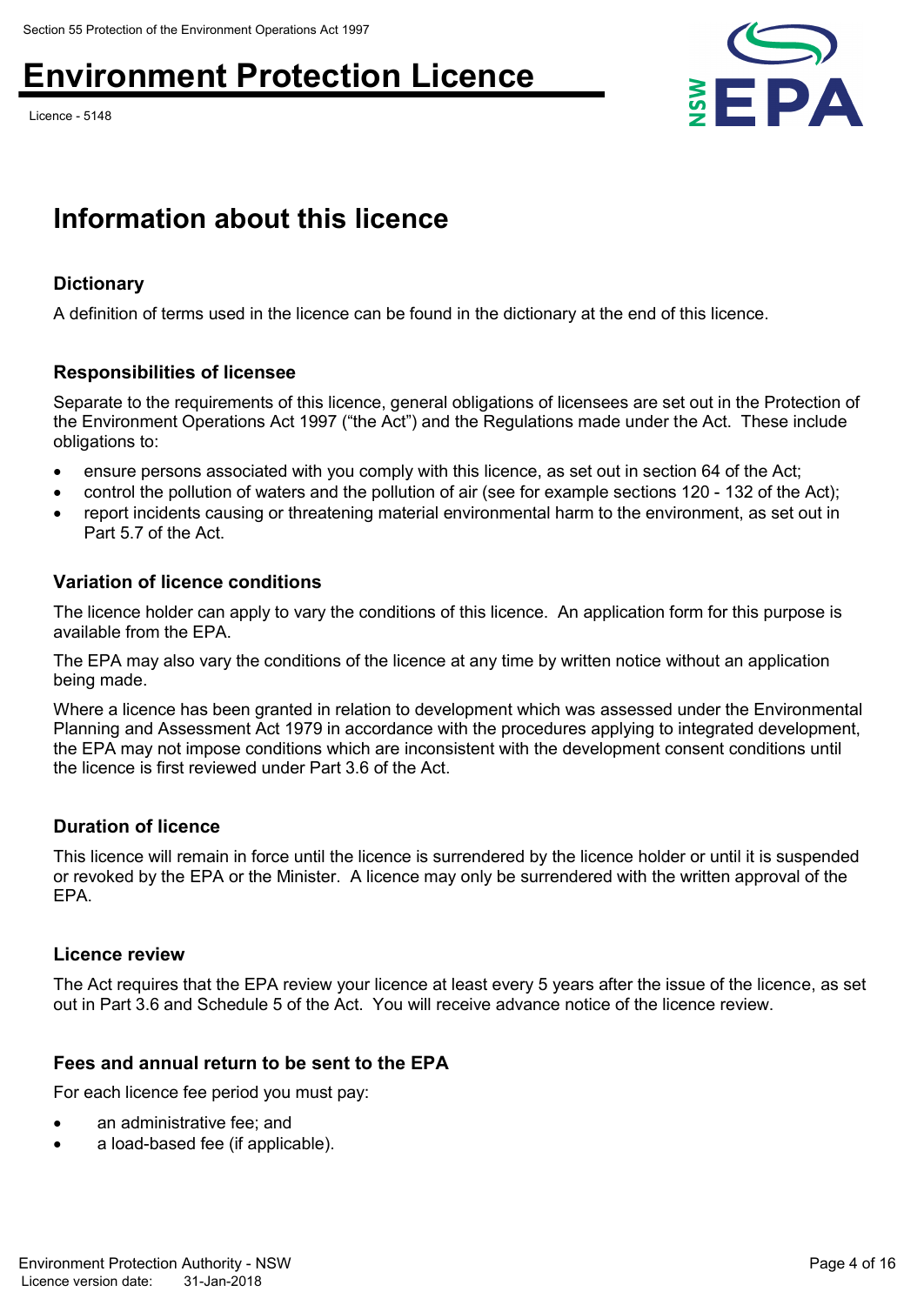



The EPA publication "A Guide to Licensing" contains information about how to calculate your licence fees. The licence requires that an Annual Return, comprising a Statement of Compliance and a summary of any monitoring required by the licence (including the recording of complaints), be submitted to the EPA. The Annual Return must be submitted within 60 days after the end of each reporting period. See condition R1 regarding the Annual Return reporting requirements.

Usually the licence fee period is the same as the reporting period.

### **Transfer of licence**

The licence holder can apply to transfer the licence to another person. An application form for this purpose is available from the EPA.

#### **Public register and access to monitoring data**

Part 9.5 of the Act requires the EPA to keep a public register of details and decisions of the EPA in relation to, for example:

- licence applications;
- licence conditions and variations;
- statements of compliance;
- load based licensing information; and
- load reduction agreements.

Under s320 of the Act application can be made to the EPA for access to monitoring data which has been submitted to the EPA by licensees.

### **This licence is issued to:**

**ADELAIDE BRIGHTON CEMENT LIMITED**

**GPO BOX 2155**

**ADELAIDE SA 5001**

subject to the conditions which follow.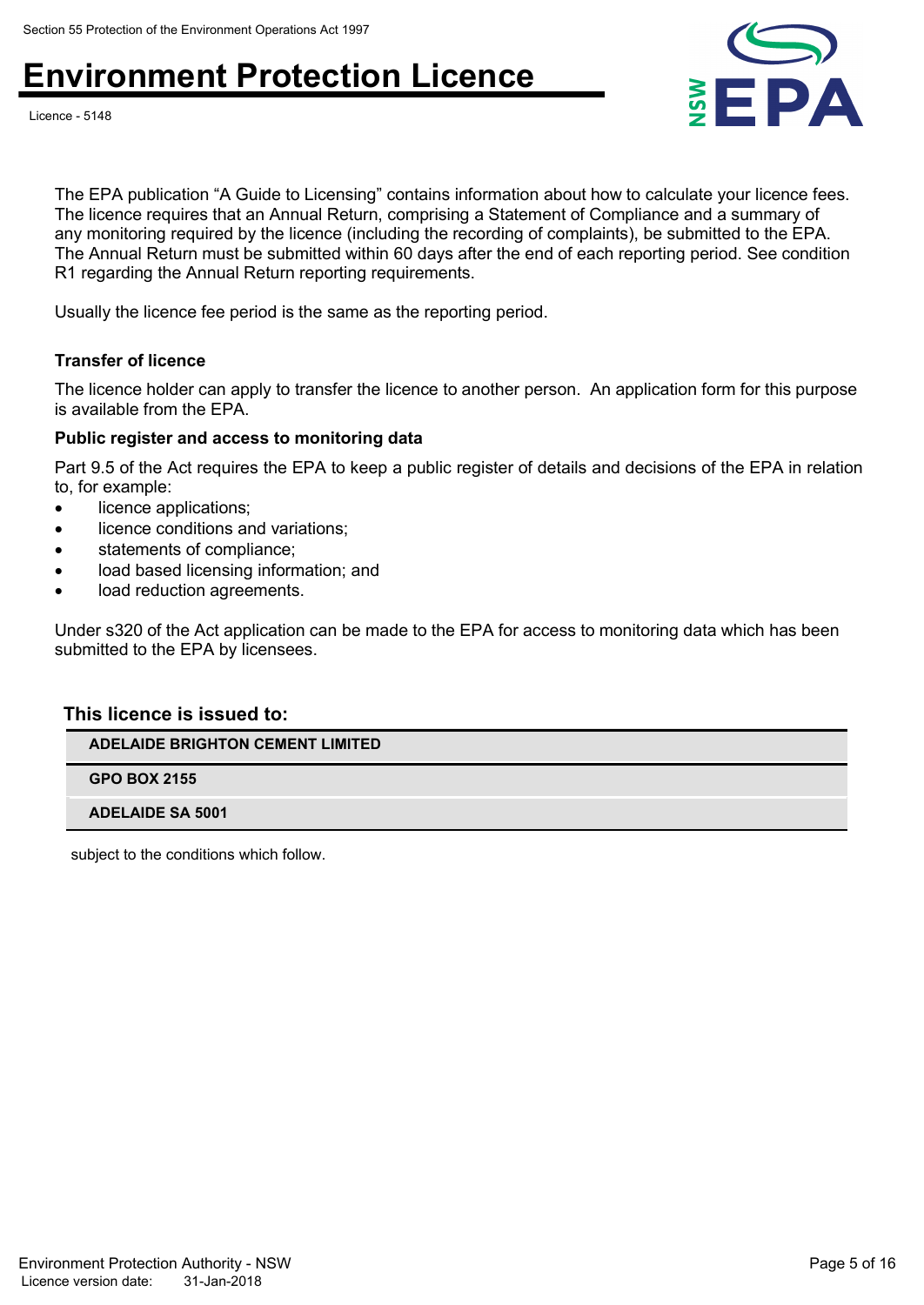Licence - 5148



### **1 Administrative Conditions**

### **A1 What the licence authorises and regulates**

A1.1 This licence authorises the carrying out of the scheduled activities listed below at the premises specified in A2. The activities are listed according to their scheduled activity classification, fee-based activity classification and the scale of the operation.

Unless otherwise further restricted by a condition of this licence, the scale at which the activity is carried out must not exceed the maximum scale specified in this condition.

| <b>Scheduled Activity</b> | <b>Fee Based Activity</b> | <b>Scale</b>                                      |
|---------------------------|---------------------------|---------------------------------------------------|
| Cement or lime works      | Cement or lime handling   | $>$ 100000 - 500000 T<br>annual handling capacity |

### **A2 Premises or plant to which this licence applies**

A2.1 The licence applies to the following premises:

| <b>Premises Details</b>                                                                                                                          |  |
|--------------------------------------------------------------------------------------------------------------------------------------------------|--|
| <b>MORGAN ASH VALES POINT</b>                                                                                                                    |  |
| <b>CONSTRUCTION ROAD</b>                                                                                                                         |  |
| <b>MANNERING PARK</b>                                                                                                                            |  |
| <b>NSW 2259</b>                                                                                                                                  |  |
| LOT 102 DP 1065718                                                                                                                               |  |
| <b>FURTHER DEFINED BY DOCUMENT TITLED "MA SITE BOUNDARY" AS</b><br><b>PROVIDED TO THE EPA ON 25 JANUARY 2018 (EPA REFERENCE</b><br>DOC18/47596). |  |

### **A3 Information supplied to the EPA**

A3.1 Works and activities must be carried out in accordance with the proposal contained in the licence application, except as expressly provided by a condition of this licence.

In this condition the reference to "the licence application" includes a reference to: a) the applications for any licences (including former pollution control approvals) which this licence replaces under the Protection of the Environment Operations (Savings and Transitional) Regulation 1998; and

b) the licence information form provided by the licensee to the EPA to assist the EPA in connection with the issuing of this licence.

A3.2 Any other document and/or management plan is not to be taken as part of the documentation in condition A3.1, other than those documents and/or management plans specifically referenced in this licence.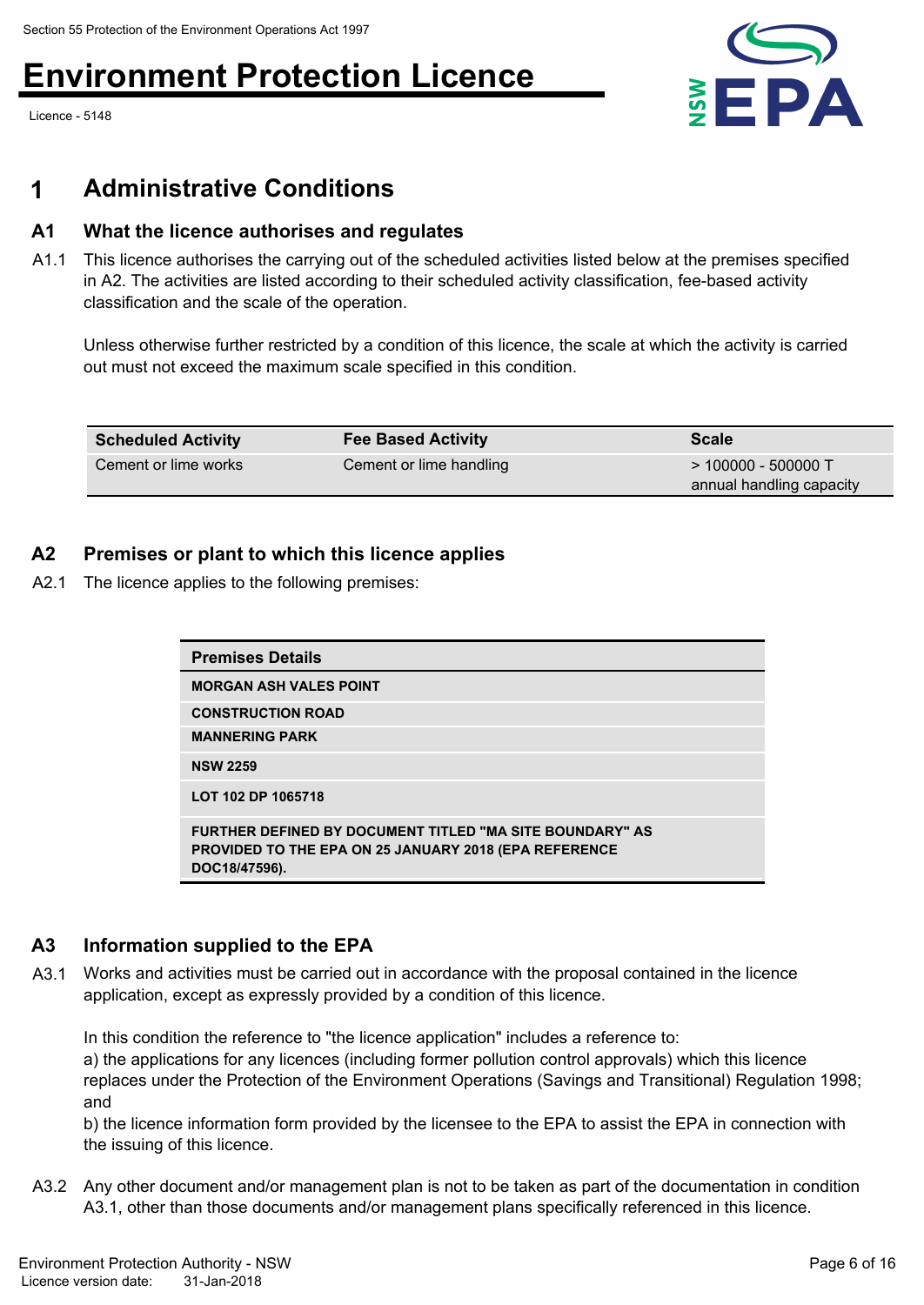Licence - 5148



### **2 Limit Conditions**

### **L1 Pollution of waters**

L1.1 Except as may be expressly provided in any other condition of this licence, the licensee must comply with section 120 of the Protection of the Environment Operations Act 1997.

### **L2 Waste**

L2.1 The licensee must not cause, permit or allow any waste to be received at the premises, except the wastes expressly referred to in the column titled "Waste" and meeting the definition, if any, in the column titled "Description" in the table below.

Any waste received at the premises must only be used for the activities referred to in relation to that waste in the column titled "Activity" in the table below.

Any waste received at the premises is subject to those limits or conditions, if any, referred to in relation to that waste contained in the column titled "Other Limits" in the table below.

This condition does not limit any other conditions in this licence.

| Code             | Waste                                          | <b>Description</b>                                                                                                                    | <b>Activity</b>          | <b>Other Limits</b> |
|------------------|------------------------------------------------|---------------------------------------------------------------------------------------------------------------------------------------|--------------------------|---------------------|
| <b>NA</b>        | <b>Granulated Blast</b><br><b>Furnace Slag</b> | Ground granulated blast<br>furnace slag from Port<br>Kembla's BlueScope<br>Steel generated as a<br>by-product of steel<br>manufacture | $\overline{\phantom{a}}$ | <b>NA</b>           |
| N <sub>150</sub> | Fly ash                                        | Fly ash from the Vales<br><b>Point Power Station</b><br>generated through the<br>burning of Australian<br>black coal                  | $\overline{\phantom{a}}$ | <b>NA</b>           |

### **L3 Potentially offensive odour**

- L3.1 No condition of this licence identifies a potentially offensive odour for the purposes of section 129 of the Protection of the Environment Operations Act 1997.
- Note: Section 129 of the Protection of the Environment Operations Act 1997, provides that the licensee must not cause or permit the emission of any offensive odour from the premises but provides a defence if the emission is identified in the relevant environment protection licence as a potentially offensive odour and the odour was emitted in accordance with the conditions of a licence directed at minimising odour.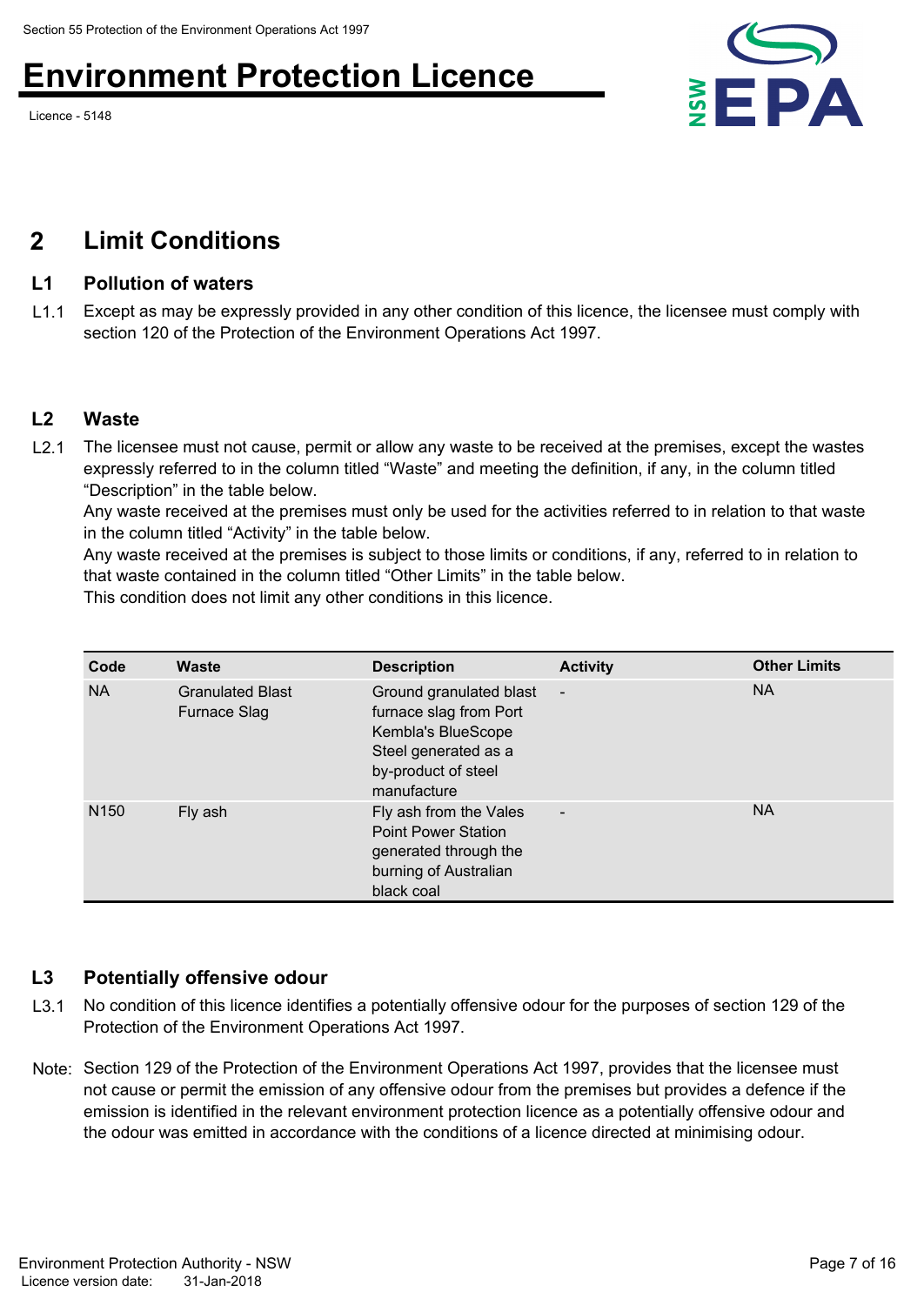Licence - 5148



### **3 Operating Conditions**

### **O1 Activities must be carried out in a competent manner**

O1.1 Licensed activities must be carried out in a competent manner. This includes:

a) the processing, handling, movement and storage of materials and substances used to carry out the activity; and

b) the treatment, storage, processing, reprocessing, transport and disposal of waste generated by the activity.

### **O2 Maintenance of plant and equipment**

- O2.1 All plant and equipment installed at the premises or used in connection with the licensed activity: a) must be maintained in a proper and efficient condition; and
	- b) must be operated in a proper and efficient manner.

### **O3 Dust**

- O3.1 The premises must be maintained in a condition which minimises or prevents the emission of dust from the premises.
- O3.2 All operations and activities occurring at the premises must be carried out in a manner that will minimise the emission of dust from the premises.
- O3.3 Trucks entering and leaving the premises that are carrying loads must be covered at all times, except during loading and unloading.

### **O4 Waste management**

O4.1 The licensee must ensure that any liquid and/or non liquid waste generated and/or stored at the premises is assessed and classified in accordance with the EPA Waste Classification Guidelines as in force from time to time.

### **O5 Other operating conditions**

O5.1 The licensee must install, operate and maintain at all times an appropriate filter system and leak detection system on silo stacks to ensure that the air emissions meet the relevant limits in Schedule 3 of the Protection of the Environment Operations (Clean Air) Regulation 2010 and as reproduced below: Group 3: Silos E, F, G and H. Group 4: Silos B, I and J. Group 5: Silos C and D.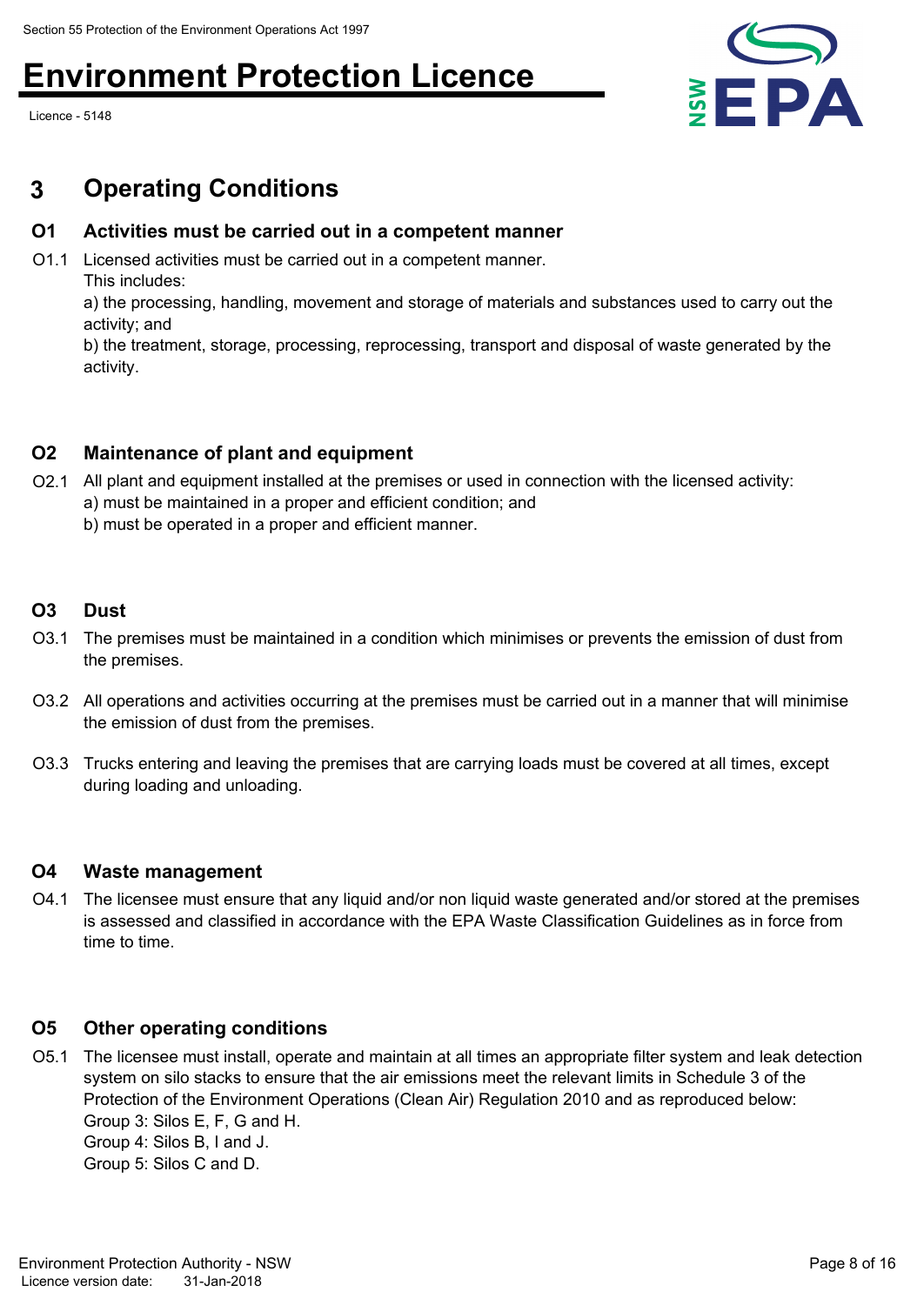Licence - 5148



O5.2 All above-ground tanks containing material that is likely to cause environmental harm must be bunded or have an alternative spill containment system in place in accordance with any relevant guidelines and Australian Standards.

### **4 Monitoring and Recording Conditions**

### **M1 Monitoring records**

- M1.1 The results of any monitoring required to be conducted by this licence or a load calculation protocol must be recorded and retained as set out in this condition.
- M1.2 All records required to be kept by this licence must be:
	- a) in a legible form, or in a form that can readily be reduced to a legible form;
	- b) kept for at least 4 years after the monitoring or event to which they relate took place; and
	- c) produced in a legible form to any authorised officer of the EPA who asks to see them.
- M1.3 The following records must be kept in respect of any samples required to be collected for the purposes of this licence:
	- a) the date(s) on which the sample was taken;
	- b) the time(s) at which the sample was collected;
	- c) the point at which the sample was taken; and
	- d) the name of the person who collected the sample.

### **M2 Recording of pollution complaints**

- M2.1 The licensee must keep a legible record of all complaints made to the licensee or any employee or agent of the licensee in relation to pollution arising from any activity to which this licence applies.
- M2.2 The record must include details of the following:
	- a) the date and time of the complaint;
	- b) the method by which the complaint was made;

c) any personal details of the complainant which were provided by the complainant or, if no such details were provided, a note to that effect;

d) the nature of the complaint;

e) the action taken by the licensee in relation to the complaint, including any follow-up contact with the complainant; and

f) if no action was taken by the licensee, the reasons why no action was taken.

- M2.3 The record of a complaint must be kept for at least 4 years after the complaint was made.
- M2.4 The record must be produced to any authorised officer of the EPA who asks to see them.

### **M3 Telephone complaints line**

M3.1 The licensee must operate during its operating hours a telephone complaints line for the purpose of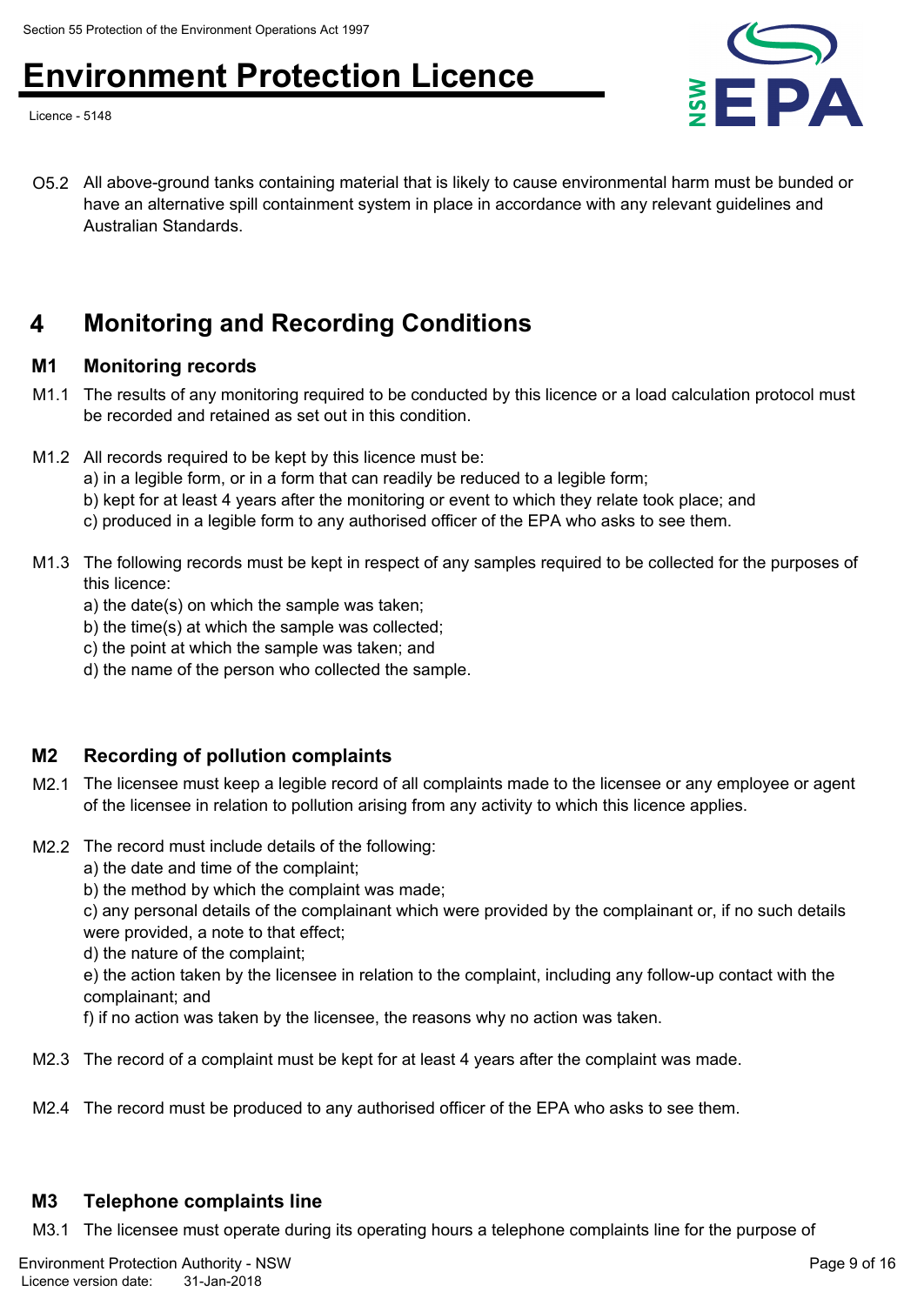Licence - 5148



receiving any complaints from members of the public in relation to activities conducted at the premises or by the vehicle or mobile plant, unless otherwise specified in the licence.

- M3.2 The licensee must notify the public of the complaints line telephone number and the fact that it is a complaints line so that the impacted community knows how to make a complaint.
- M3.3 The preceding two conditions do not apply until 3 months after: the date of the issue of this licence.

### **5 Reporting Conditions**

### **R1 Annual return documents**

R1.1 The licensee must complete and supply to the EPA an Annual Return in the approved form comprising:

- 1. a Statement of Compliance,
- 2. a Monitoring and Complaints Summary,
- 3. a Statement of Compliance Licence Conditions,
- 4. a Statement of Compliance Load based Fee,
- 5. a Statement of Compliance Requirement to Prepare Pollution Incident Response Management Plan,
- 6. a Statement of Compliance Requirement to Publish Pollution Monitoring Data; and
- 7. a Statement of Compliance Environmental Management Systems and Practices.

At the end of each reporting period, the EPA will provide to the licensee a copy of the form that must be completed and returned to the EPA.

- R1.2 An Annual Return must be prepared in respect of each reporting period, except as provided below.
- Note: The term "reporting period" is defined in the dictionary at the end of this licence. Do not complete the Annual Return until after the end of the reporting period.
- R1.3 Where this licence is transferred from the licensee to a new licensee: a) the transferring licensee must prepare an Annual Return for the period commencing on the first day of the reporting period and ending on the date the application for the transfer of the licence to the new licensee is granted; and

b) the new licensee must prepare an Annual Return for the period commencing on the date the application for the transfer of the licence is granted and ending on the last day of the reporting period.

- Note: An application to transfer a licence must be made in the approved form for this purpose.
- R1.4 Where this licence is surrendered by the licensee or revoked by the EPA or Minister, the licensee must prepare an Annual Return in respect of the period commencing on the first day of the reporting period and ending on:

a) in relation to the surrender of a licence - the date when notice in writing of approval of the surrender is given; or

b) in relation to the revocation of the licence - the date from which notice revoking the licence operates.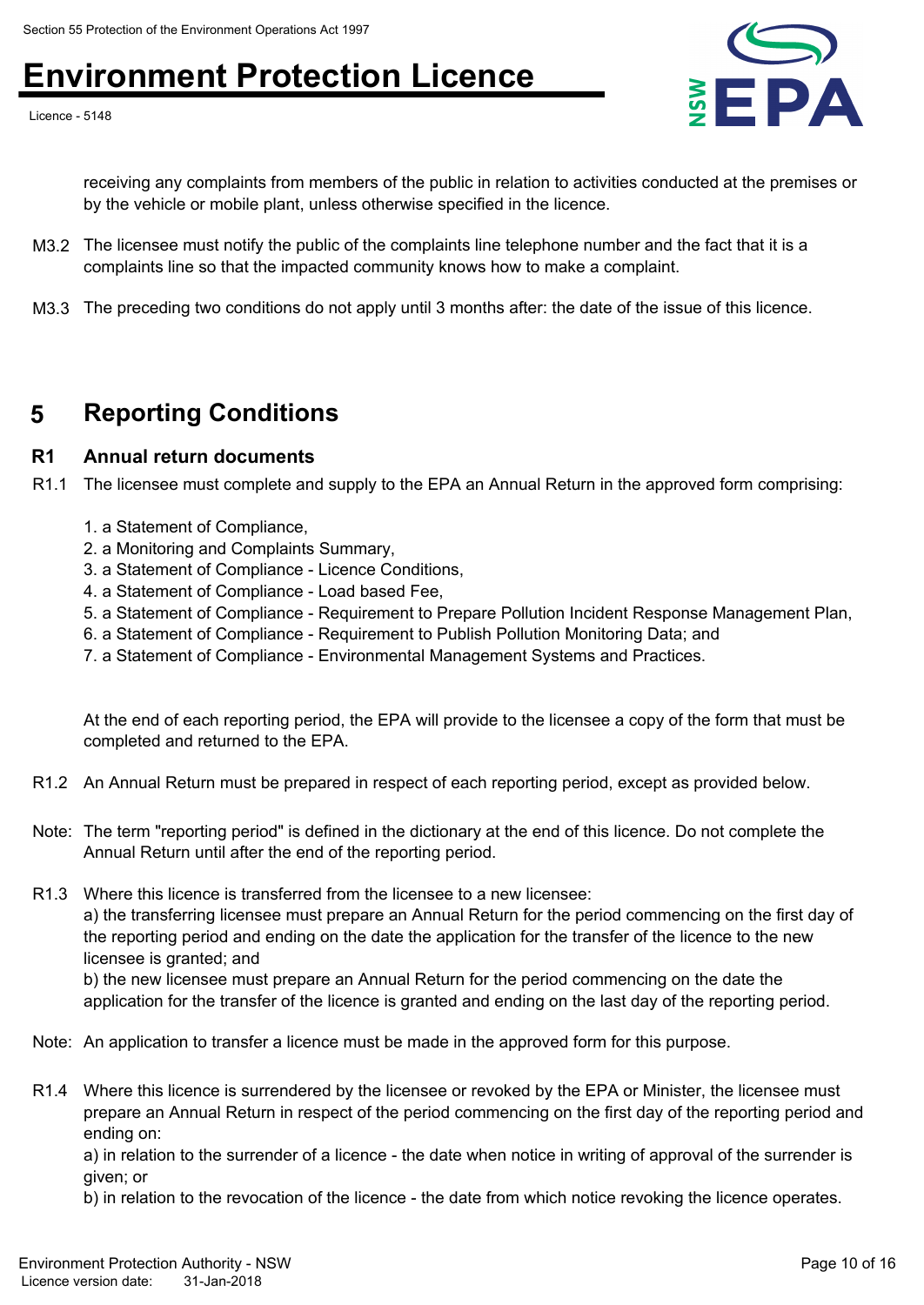Licence - 5148



- R1.5 The Annual Return for the reporting period must be supplied to the EPA via eConnect *EPA* or by registered post not later than 60 days after the end of each reporting period or in the case of a transferring licence not later than 60 days after the date the transfer was granted (the 'due date').
- R1.6 The licensee must retain a copy of the Annual Return supplied to the EPA for a period of at least 4 years after the Annual Return was due to be supplied to the EPA.
- R1.7 Within the Annual Return, the Statements of Compliance must be certified and the Monitoring and Complaints Summary must be signed by: a) the licence holder; or
	- b) by a person approved in writing by the EPA to sign on behalf of the licence holder.

### **R2 Notification of environmental harm**

- Note: The licensee or its employees must notify all relevant authorities of incidents causing or threatening material harm to the environment immediately after the person becomes aware of the incident in accordance with the requirements of Part 5.7 of the Act.
- R2.1 Notifications must be made by telephoning the Environment Line service on 131 555.

R3.1 Where an authorised officer of the EPA suspects on reasonable grounds that:

R2.2 The licensee must provide written details of the notification to the EPA within 7 days of the date on which the incident occurred.

### **R3 Written report**

a) where this licence applies to premises, an event has occurred at the premises; or b) where this licence applies to vehicles or mobile plant, an event has occurred in connection with the carrying out of the activities authorised by this licence,

and the event has caused, is causing or is likely to cause material harm to the environment (whether the harm occurs on or off premises to which the licence applies), the authorised officer may request a written report of the event.

- R3.2 The licensee must make all reasonable inquiries in relation to the event and supply the report to the EPA within such time as may be specified in the request.
- R3.3 The request may require a report which includes any or all of the following information:
	- a) the cause, time and duration of the event;

b) the type, volume and concentration of every pollutant discharged as a result of the event;

c) the name, address and business hours telephone number of employees or agents of the licensee, or a specified class of them, who witnessed the event;

d) the name, address and business hours telephone number of every other person (of whom the licensee is aware) who witnessed the event, unless the licensee has been unable to obtain that information after making reasonable effort;

e) action taken by the licensee in relation to the event, including any follow-up contact with any complainants;

f) details of any measure taken or proposed to be taken to prevent or mitigate against a recurrence of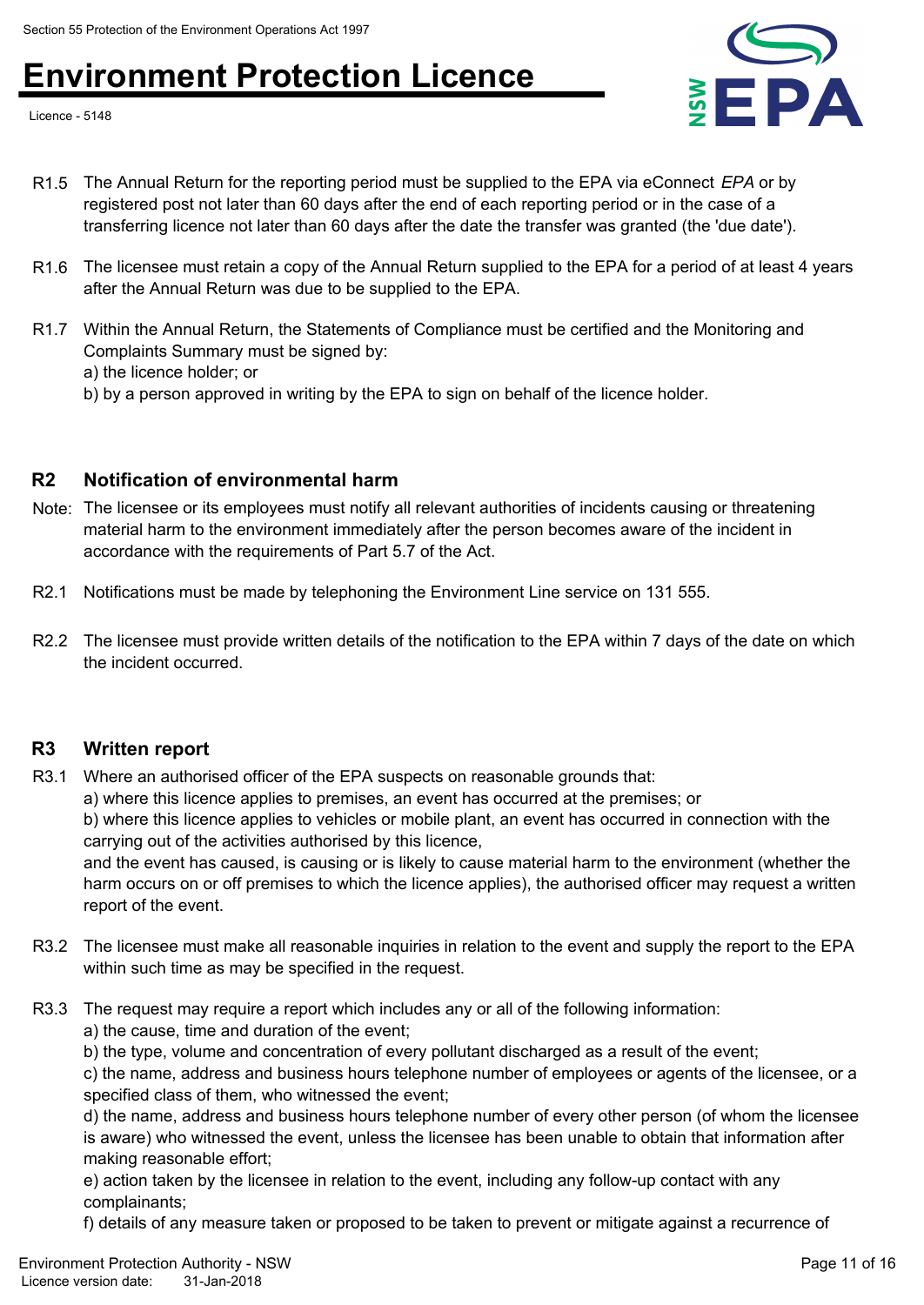Licence - 5148



such an event; and g) any other relevant matters.

R3.4 The EPA may make a written request for further details in relation to any of the above matters if it is not satisfied with the report provided by the licensee. The licensee must provide such further details to the EPA within the time specified in the request.

### **6 General Conditions**

### **G1 Copy of licence kept at the premises or plant**

- G1.1 A copy of this licence must be kept at the premises to which the licence applies.
- G1.2 The licence must be produced to any authorised officer of the EPA who asks to see it.
- G1.3 The licence must be available for inspection by any employee or agent of the licensee working at the premises.

### **G2 Other general conditions**

G2.1 The licensee must provide the EPA with a current after hours contact telephone number that can be used to contact either the licensee or a representative of the licensee who can respond to after hours incidents relating to the premises.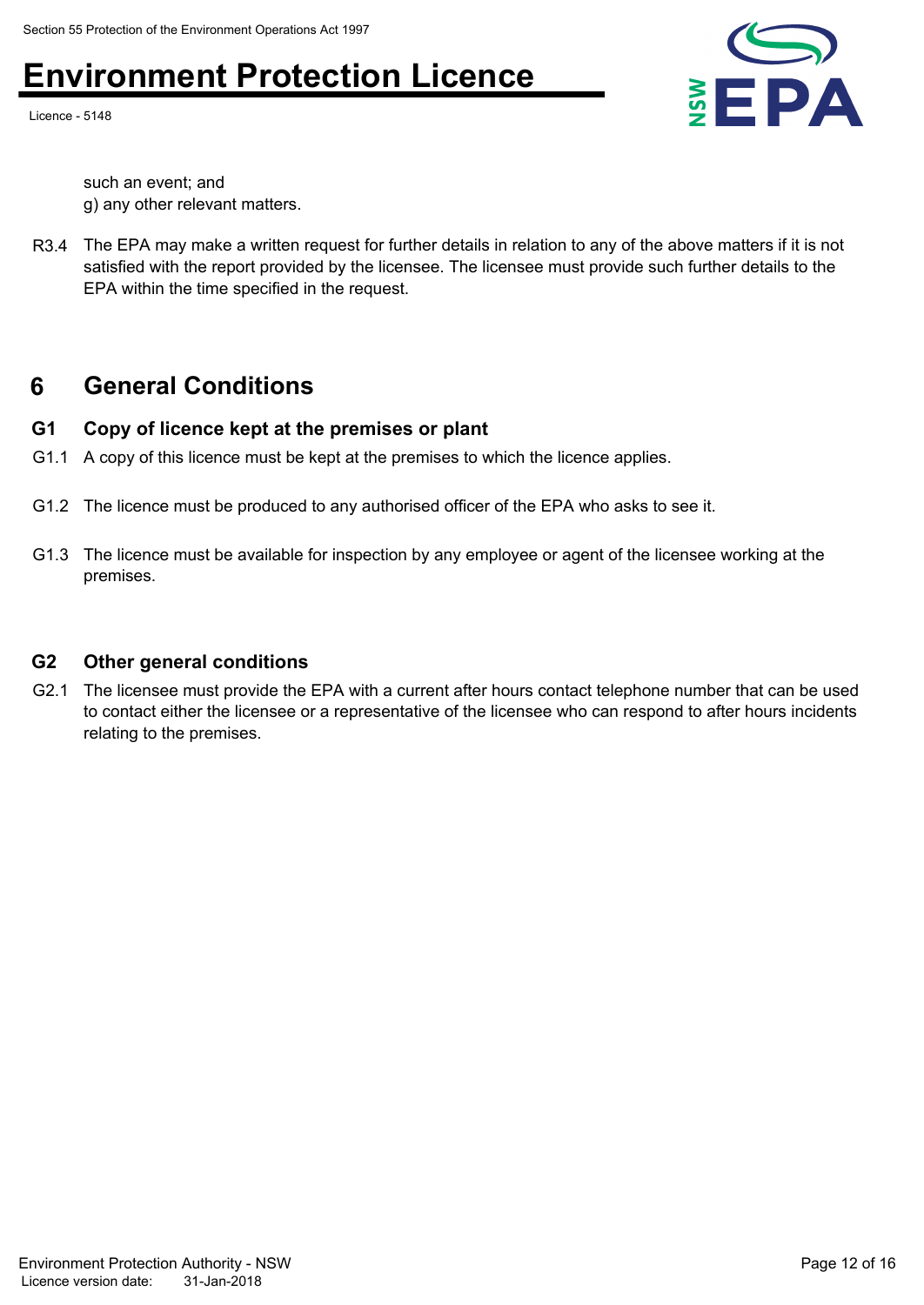Licence - 5148



### Dictionary

### General Dictionary

| <b>3DGM</b> [in relation<br>to a concentration<br>limit] | Means the three day geometric mean, which is calculated by multiplying the results of the analysis of<br>three samples collected on consecutive days and then taking the cubed root of that amount. Where one<br>or more of the samples is zero or below the detection limit for the analysis, then 1 or the detection limit<br>respectively should be used in place of those samples |
|----------------------------------------------------------|---------------------------------------------------------------------------------------------------------------------------------------------------------------------------------------------------------------------------------------------------------------------------------------------------------------------------------------------------------------------------------------|
| Act                                                      | Means the Protection of the Environment Operations Act 1997                                                                                                                                                                                                                                                                                                                           |
| activity                                                 | Means a scheduled or non-scheduled activity within the meaning of the Protection of the Environment<br>Operations Act 1997                                                                                                                                                                                                                                                            |
| actual load                                              | Has the same meaning as in the Protection of the Environment Operations (General) Regulation 2009                                                                                                                                                                                                                                                                                     |
| AM                                                       | Together with a number, means an ambient air monitoring method of that number prescribed by the<br>Approved Methods for the Sampling and Analysis of Air Pollutants in New South Wales.                                                                                                                                                                                               |
| AMG                                                      | Australian Map Grid                                                                                                                                                                                                                                                                                                                                                                   |
| anniversary date                                         | The anniversary date is the anniversary each year of the date of issue of the licence. In the case of a<br>licence continued in force by the Protection of the Environment Operations Act 1997, the date of issue of<br>the licence is the first anniversary of the date of issue or last renewal of the licence following the<br>commencement of the Act.                            |
| annual return                                            | Is defined in R1.1                                                                                                                                                                                                                                                                                                                                                                    |
| <b>Approved Methods</b><br><b>Publication</b>            | Has the same meaning as in the Protection of the Environment Operations (General) Regulation 2009                                                                                                                                                                                                                                                                                     |
| assessable<br>pollutants                                 | Has the same meaning as in the Protection of the Environment Operations (General) Regulation 2009                                                                                                                                                                                                                                                                                     |
| <b>BOD</b>                                               | Means biochemical oxygen demand                                                                                                                                                                                                                                                                                                                                                       |
| <b>CEM</b>                                               | Together with a number, means a continuous emission monitoring method of that number prescribed by<br>the Approved Methods for the Sampling and Analysis of Air Pollutants in New South Wales.                                                                                                                                                                                        |
| <b>COD</b>                                               | Means chemical oxygen demand                                                                                                                                                                                                                                                                                                                                                          |
| composite sample                                         | Unless otherwise specifically approved in writing by the EPA, a sample consisting of 24 individual samples<br>collected at hourly intervals and each having an equivalent volume.                                                                                                                                                                                                     |
| cond.                                                    | Means conductivity                                                                                                                                                                                                                                                                                                                                                                    |
| environment                                              | Has the same meaning as in the Protection of the Environment Operations Act 1997                                                                                                                                                                                                                                                                                                      |
| environment<br>protection<br>legislation                 | Has the same meaning as in the Protection of the Environment Administration Act 1991                                                                                                                                                                                                                                                                                                  |
| <b>EPA</b>                                               | Means Environment Protection Authority of New South Wales.                                                                                                                                                                                                                                                                                                                            |
| fee-based activity<br>classification                     | Means the numbered short descriptions in Schedule 1 of the Protection of the Environment Operations<br>(General) Regulation 2009.                                                                                                                                                                                                                                                     |
| general solid waste<br>(non-putrescible)                 | Has the same meaning as in Part 3 of Schedule 1 of the Protection of the Environment Operations Act<br>1997                                                                                                                                                                                                                                                                           |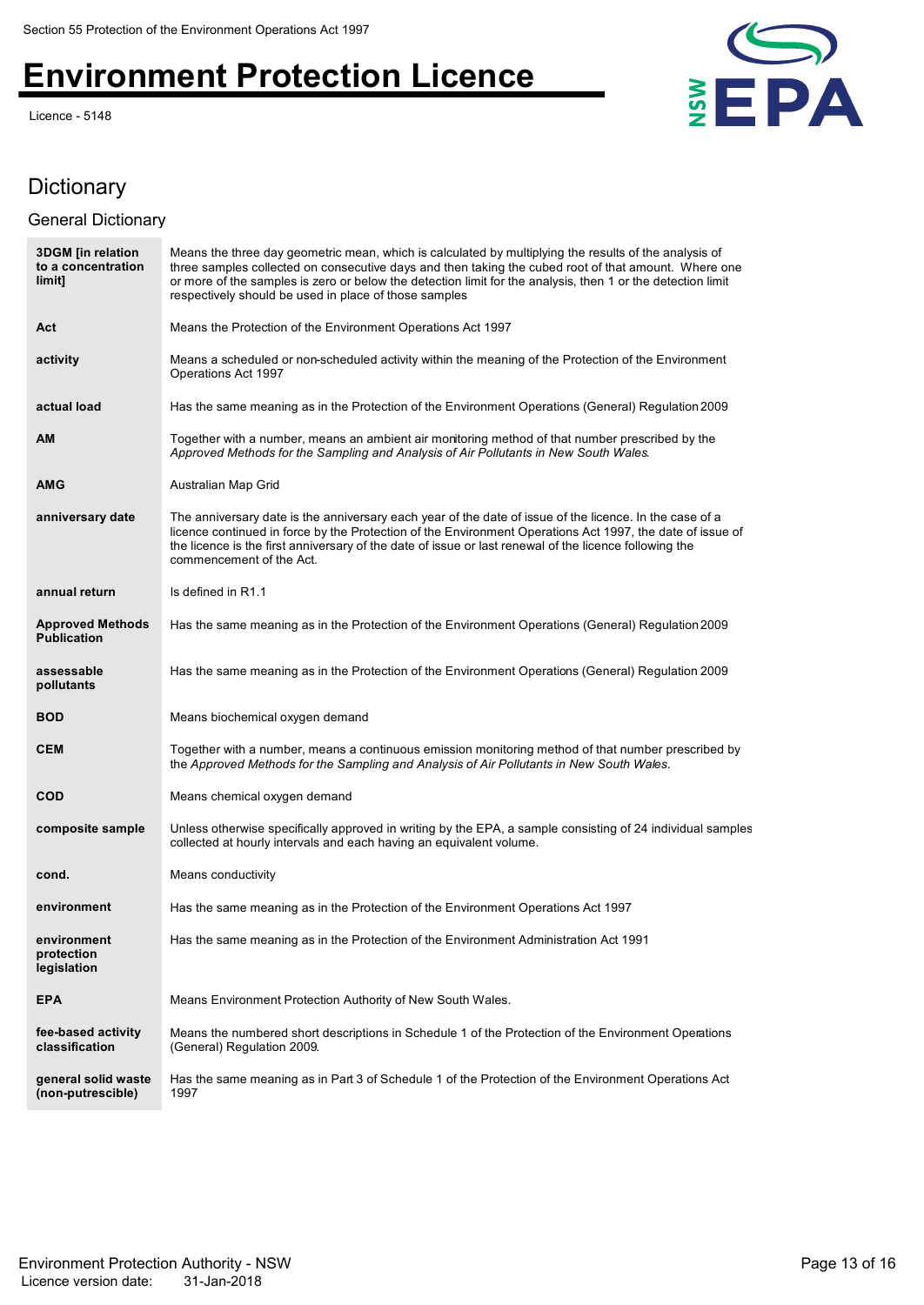Licence - 5148



| flow weighted<br>composite sample                                      | Means a sample whose composites are sized in proportion to the flow at each composites time of<br>collection.                                                                                                                                                                                                                                                                                                                     |
|------------------------------------------------------------------------|-----------------------------------------------------------------------------------------------------------------------------------------------------------------------------------------------------------------------------------------------------------------------------------------------------------------------------------------------------------------------------------------------------------------------------------|
| general solid waste<br>(putrescible)                                   | Has the same meaning as in Part 3 of Schedule 1 of the Protection of the Environmen t Operations Act<br>1997                                                                                                                                                                                                                                                                                                                      |
| grab sample                                                            | Means a single sample taken at a point at a single time                                                                                                                                                                                                                                                                                                                                                                           |
| hazardous waste                                                        | Has the same meaning as in Part 3 of Schedule 1 of the Protection of the Environment Operations Act<br>1997                                                                                                                                                                                                                                                                                                                       |
| licensee                                                               | Means the licence holder described at the front of this licence                                                                                                                                                                                                                                                                                                                                                                   |
| load calculation<br>protocol                                           | Has the same meaning as in the Protection of the Environment Operations (General) Regulation 2009                                                                                                                                                                                                                                                                                                                                 |
| local authority                                                        | Has the same meaning as in the Protection of the Environment Operations Act 1997                                                                                                                                                                                                                                                                                                                                                  |
| material harm                                                          | Has the same meaning as in section 147 Protection of the Environment Operations Act 1997                                                                                                                                                                                                                                                                                                                                          |
| <b>MBAS</b>                                                            | Means methylene blue active substances                                                                                                                                                                                                                                                                                                                                                                                            |
| <b>Minister</b>                                                        | Means the Minister administering the Protection of the Environment Operations Act 1997                                                                                                                                                                                                                                                                                                                                            |
| mobile plant                                                           | Has the same meaning as in Part 3 of Schedule 1 of the Protection of the Environment Operations Act<br>1997                                                                                                                                                                                                                                                                                                                       |
| motor vehicle                                                          | Has the same meaning as in the Protection of the Environment Operations Act 1997                                                                                                                                                                                                                                                                                                                                                  |
| <b>O&amp;G</b>                                                         | Means oil and grease                                                                                                                                                                                                                                                                                                                                                                                                              |
| percentile [in<br>relation to a<br>concentration limit<br>of a sample] | Means that percentage [eg.50%] of the number of samples taken that must meet the concentration limit<br>specified in the licence for that pollutant over a specified period of time. In this licence, the specified period<br>of time is the Reporting Period unless otherwise stated in this licence.                                                                                                                            |
| plant                                                                  | Includes all plant within the meaning of the Protection of the Environment Operations Act 1997 as well as<br>motor vehicles.                                                                                                                                                                                                                                                                                                      |
| pollution of waters<br>[or water pollution]                            | Has the same meaning as in the Protection of the Environment Operations Act 1997                                                                                                                                                                                                                                                                                                                                                  |
| premises                                                               | Means the premises described in condition A2.1                                                                                                                                                                                                                                                                                                                                                                                    |
| public authority                                                       | Has the same meaning as in the Protection of the Environment Operations Act 1997                                                                                                                                                                                                                                                                                                                                                  |
| regional office                                                        | Means the relevant EPA office referred to in the Contacting the EPA document accompanying this licence                                                                                                                                                                                                                                                                                                                            |
| reporting period                                                       | For the purposes of this licence, the reporting period means the period of 12 months after the issue of the<br>licence, and each subsequent period of 12 months. In the case of a licence continued in force by the<br>Protection of the Environment Operations Act 1997, the date of issue of the licence is the first anniversary<br>of the date of issue or last renewal of the licence following the commencement of the Act. |
| restricted solid<br>waste                                              | Has the same meaning as in Part 3 of Schedule 1 of the Protection of the Environment Operations Act<br>1997                                                                                                                                                                                                                                                                                                                       |
| scheduled activity                                                     | Means an activity listed in Schedule 1 of the Protection of the Environment Operations Act 1997                                                                                                                                                                                                                                                                                                                                   |
| special waste                                                          | Has the same meaning as in Part 3 of Schedule 1 of the Protection of the Environment Operations Act<br>1997                                                                                                                                                                                                                                                                                                                       |
| TM                                                                     | Together with a number, means a test method of that number prescribed by the Approved Methods for the<br>Sampling and Analysis of Air Pollutants in New South Wales.                                                                                                                                                                                                                                                              |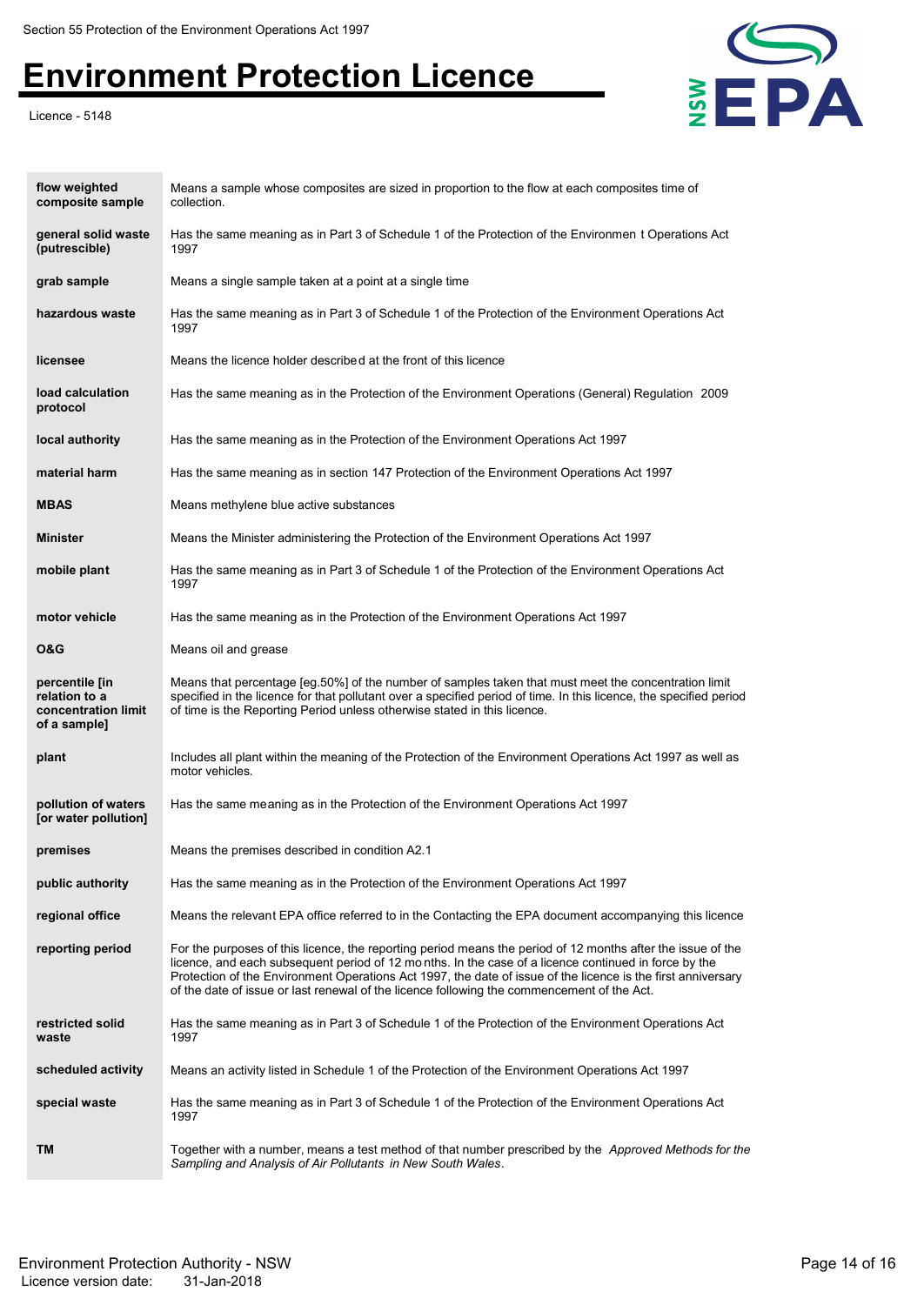Licence - 5148



| <b>TSP</b>              | Means total suspended particles                                                                                                                          |
|-------------------------|----------------------------------------------------------------------------------------------------------------------------------------------------------|
| <b>TSS</b>              | Means total suspended solids                                                                                                                             |
| <b>Type 1 substance</b> | Means the elements antimony, arsenic, cadmium, lead or mercury or any compound containing one or<br>more of those elements                               |
| Type 2 substance        | Means the elements beryllium, chromium, cobalt, manganese, nickel, selenium, tin or vanadium or any<br>compound containing one or more of those elements |
| utilisation area        | Means any area shown as a utilisation area on a map submitted with the application for this licence                                                      |
| waste                   | Has the same meaning as in the Protection of the Environment Operations Act 1997                                                                         |
| waste type              | Means liquid, restricted solid waste, general solid waste (putrescible), general solid waste (non -<br>putrescible), special waste or hazardous waste    |

Mr Tim Gilbert

Environment Protection Authority

(By Delegation)

Date of this edition: 15-October-1999